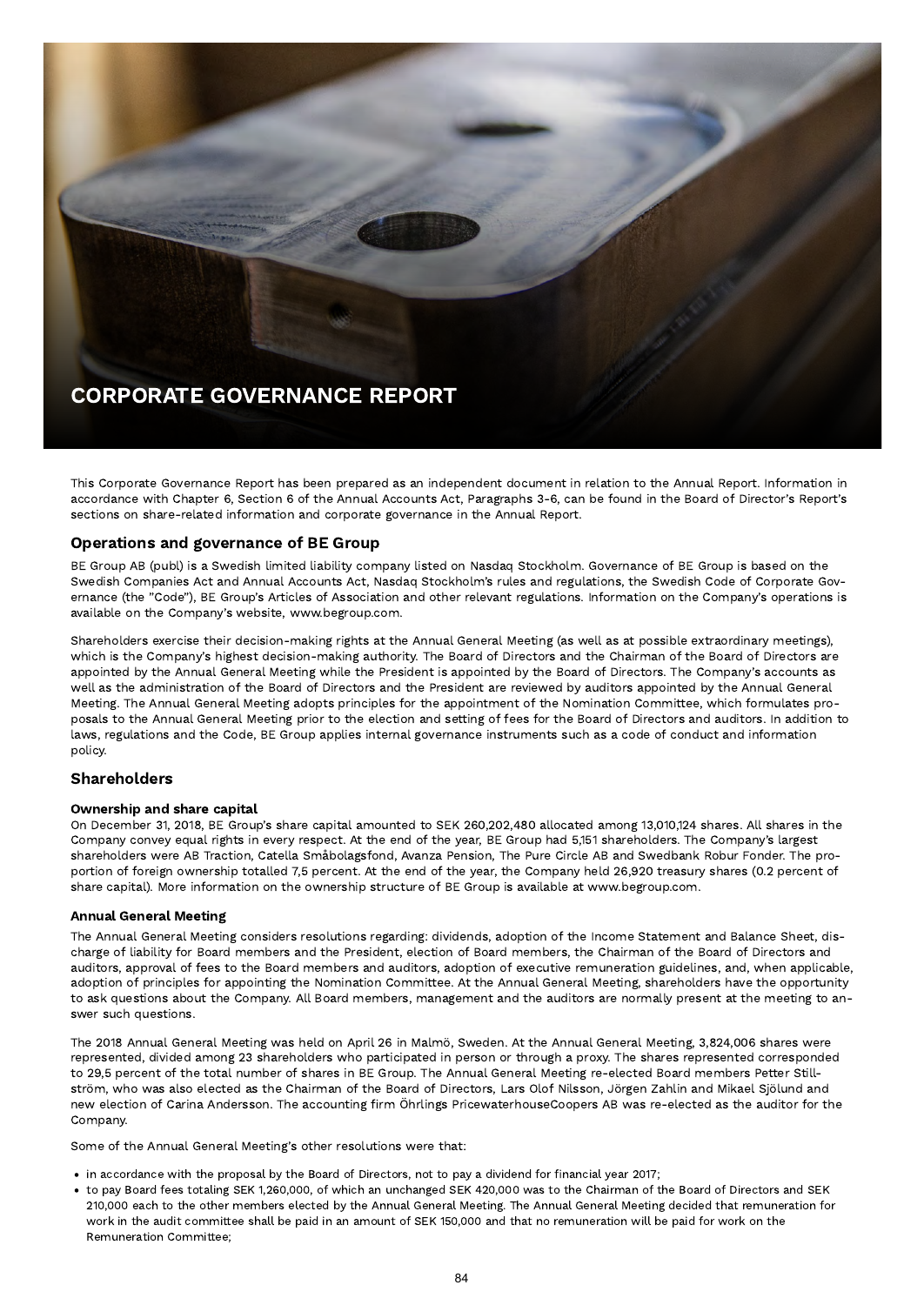- to adopt guidelines for remuneration of senior executives, which primarily entail that salaries and other remuneration conditions for management shall be market-based and that variable remuneration should be at most 50 percent of fixed salary. Where notice of termination is issued by BE Group, fixed salary during the period of notice shall not exceed an amount equivalent to at most 12 months' fixed salary;
- to authorize the Board of Directors, on one or several occasions and not later than the 2019 Annual General Meeting, to make decisions regarding the transfer of treasury shares for the purpose of financing smaller corporate acquisitions.

# **Nomination Committee**

As resolved by the Annual General Meeting, the Nomination Committee must consist of four members, who, in addition to the Chairman of the Board of Directors, shall include representatives for each of the three largest shareholders in the Company in terms of voting rights, as of August 31 each year. The names of the three shareholder representatives and the shareholders they represent shall be announced as soon as the Nomination Committee has been appointed and at least six months before the Annual General Meeting. Unless the members agree otherwise, the member who represents the largest shareholder in terms of voting rights shall be Chairman of the Nomination Committee. If a member of the Nomination Committee resigns before the process is complete, a substitute nominated by the same shareholder may take that member's place. If a significant change takes place in the Company's ownership structure after August 31, rules are in place regarding how the composition of the Nomination Committee can be changed. Prior to the 2019 Annual General Meeting, the Nomination Committee consists of Bengt Stillström (AB Traction), chair man, Petter Stillström, (Chairman of the Board of BE Group), Johan Ahldin, The Pure Circle AB and Alf Svedulf, private incl. companies.

The Nomination Committee is tasked with: submitting to the Annual General Meeting its nominations for Chairman of the Board of Directors and other Board members accompanied by a justified statement regarding the proposal, proposing fees for the Board of Directors and the auditors and any remuneration for committee work, proposing auditors and nominating an individual to serve as the chairman of the Annual General Meeting. The Nomination Committee is also charged with assessing the independence of Board members in relation to the Company and major shareholders.

When preparing its proposal for the Board of Directors before the Annual General Meeting 2018, the Nomination Committee applied the following diversity policy. As a whole, the Board of Directors must have an appropriate combined competence and experience for the activities that are conducted to be able to identify and understand the risks that the business entails. The Nomination Com mittee strives to achieve diversity on the Board. The objective of the diversity policy is that the Board of Directors shall consist of members with varying industry experience, competence, geographical background and with a varying educational and professional background, which together contribute to an independent and critical questioning of the Board, and an even gender distribution shall be sought. The Annual General Meeting decided to appoint Board members in accordance with the Nomination Committee's proposal, which means that five members were elected, of which one woman and four men. As far as the Nomination Committee's ambitions of a more even gender distribution are concerned, it has not been possible to achieve this, but the Nomination Committee's continued ambition is to create a more even gender distribution on the Board.

As a basis for its proposals to the 2019 Annual General Meeting, the Nomination Committee assessed whether the Board of Directors has a suitable composition and meets the requirements on the Board of Directors imposed by the Company's operations, position and conditions in other regards. The assessment was based on material including relevant sections of the evaluation of the Board's work performed under the Chairman's guidance.

# The Board of Directors and its work

#### Composition

Under the Articles of Association, the Board of Directors of BE Group must consist of at least three and no more than ten Board members elected by the Annual General Meeting for a term that lasts until the end of the next Annual General Meeting. Over the year, the Board of Directors of the Company consisted of five members elected by the 2018 Annual General Meeting: Petter Stillström (Chairman), Carina Andersson, Lars Olof Nilsson, Mikael Sjölund and Jörgen Zahlin, as well as employee representative Mikael Törnros. Please refer to the Annual Report for a more detailed presentation of the Board members. All members are independent in relation to BE Group and executive management. With the exception of Petter Stillström, all Board members are considered independent in relation to BE Group's principal owners.

From Group Management, the President and the CFO normally attend Board meetings and report on the Group's development. Apart from the members of the Board of Directors, other officers of BE Group and external parties participated in Board meetings to present reports on particular issues. The Company's CFO served as the secretary of the Board in 2018.

#### Rules of procedure of the Board of Directors

The Board of Directors is appointed by BE Group's shareholders to have ultimate responsibility for the Group's organization and ad ministration of the Group's interests. At the statutory Board of Directors meeting directly following the Annual General Meeting, the Board of Directors adopted rules of procedure that closely regulates its work and responsibility as well as the special work tasks that are the responsibility of the Chairman of the Board.

The Chairman of the Board, Petter Stillström, leads the Board's work and monitors the operation through a continuous dialogue with the President. Through monthly reports and Board meetings, the Board of Directors obtains information about BE Group's economic and financial status. Prior to every Board meeting, the Chairman and the President review those issues that shall be addressed at the meeting. Documentation for the Board's handling of the issues is sent to the Board members approximately one week before every Board of Directors meeting. The Board of Directors has also established sets of instructions for the President and for financial reporting to the Board of Directors and has adopted other special policies.

The Board has an Audit Committee. The members of the committee are appointed annually by the Board of Directors at its statutory meeting following its election by the Annual General Meeting. Instructions to the Committee is included in the rules of procedure of the Board of Directors.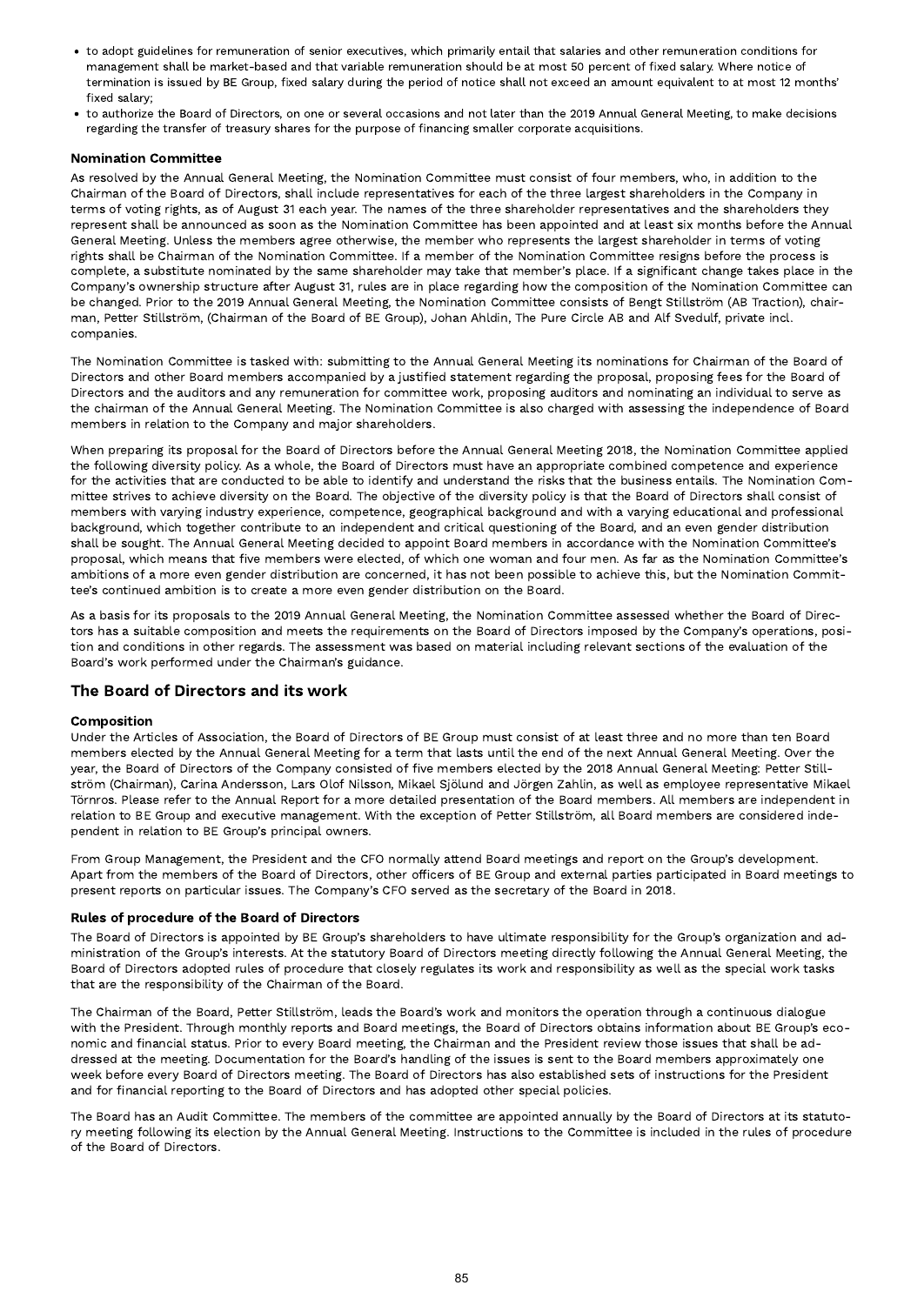# Work of the Board of Directors in 2018

During 2018, the Board of Directors held nine meetings. According to the rules of procedure, the Board of Directors shall meet on five occasions per year, in addition to its statutory meeting. Additional meetings shall be held as necessary. One of the meetings during the year is regularly held at one of BE Group's operative units. The table provides a report of attendance by Board members at the four meetings prior to the Annual General Meeting and the five meetings after the Annual General Meeting. As shown, attendance at Board meetings during the year was excellent.

# The Board of Directors, attendance 2018

|                         |                |            |                        |               |               |           |              | Independent<br>from the<br>company |             |
|-------------------------|----------------|------------|------------------------|---------------|---------------|-----------|--------------|------------------------------------|-------------|
|                         |                | Atten-     |                        | <b>Atten-</b> |               | Fee       | Fee          | and                                | Independent |
|                         |                | dance      |                        | dance         | <b>Board-</b> | audit-    | remuneration | companies                          | of larger   |
|                         | <b>Elected</b> | 2018       | <b>Committee work</b>  | 2018          | fees          | committee | committee    | management                         | owners      |
| Petter                  |                |            |                        |               |               |           |              |                                    |             |
| Stillström,             |                |            | Audit Committee        | 8 of 8        |               |           |              |                                    |             |
| chairman                | 2012           | $9$ of $9$ | Remuneration Committee | 1 of 1        | 420,000       | 40,000    | -            | Yes                                | No          |
| Carina                  |                |            |                        |               |               |           |              |                                    |             |
| Andersson <sup>1)</sup> | 2018           | 4 of 9     |                        |               | 140,000       |           |              | Yes                                | Yes         |
| Lars Olof               |                |            |                        |               |               |           |              |                                    |             |
| Nilsson                 | 2006           | 9 of 9     | Audit Committee        | 8 of 8        | 210,000       | 70,000    |              | Yes                                | Yes         |
|                         |                |            | Audit Committee        | 8 of 8        |               |           |              |                                    |             |
| Jörgen Zahlin           | 2013           | 9 of 9     | Remuneration Committee | $1$ of $1$    | 210,000       | 40,000    |              | Yes                                | Yes         |
| Mikael Sjölund          | 2016           | 9 of 9     |                        |               | 210,000       |           |              | Yes                                | Yes         |
| Charlotte               |                |            |                        |               |               |           |              |                                    |             |
| Hansson <sup>2)</sup>   | 2014           | 4 of 9     |                        |               | 70,000        |           |              | Yes                                | Yes         |
| Esa Niemi <sup>2)</sup> | 2016           | 4 of 9     |                        |               | 70,000        |           |              | Yes                                | Yes         |
| Mikael Törnros          |                |            |                        |               |               |           |              |                                    |             |
| (E)                     | 2018           | 9 of 9     |                        |               |               |           |              |                                    |             |

 $^{\text{1)}$  Carina Andersson became board member in connection with the Annual General Meeting in April, 2018.

 $^{2)}$  Charlotte Hansson and Esa Niemi withdrew from the Board of Directors in connection with the Annual General Meeting in April, 2018.

# Evaluation of the Board of Directors' work

The Chairman ensures that the Board of Directors and its work are evaluated annually and that the result of the evaluation is passed on to the Nomination Committee. The evaluation is made by the Board of Directors itself using a questionnaire where their work within a number of areas are judged. The Chairman of the Board summarizes the evaluation used as the base for a discussion within the Board of Directors regarding the development of the Board of Directors' work. The purpose is to examine how the Board of Directors´ work can be more efficient and to clarify potential need of additional skills in the Board of Directors.

#### **Audit Committee**

The Audit Committee meets prior to every reporting date and where there is a need for additional meetings. The committee prepares a number of questions for the Board of Directors' decision and supports the Board of Directors in its work to carry out its responsibility within the areas, auditing and internal control as well as to quality-assure BE Group's financial reporting, which requires that the Company have a satisfactory organization and appropriate processes. Each year, the Company's auditors formulate a proposed audit policy and present this to the Audit Committee. Once the proposal has been reviewed and commented on by the Com mittee, a final proposal is submitted for approval by the Board of Directors. The work is focused on assuring the quality and accuracy of financial accounting and reporting, internal financial control efforts, as well as the Group's compliance with applicable regulations. In addition, the Audit Committee has repeated contact with the Company's auditor with the purpose of generating an ongoing exchange of information and to assess the auditor's efforts. The Committee may establish guidelines concerning what services, other than auditing services, which BE Group may procure from the auditor.

The Audit Committee consists of Lars Olof Nilsson (Chairman), Petter Stillström and Jörgen Zahlin and meets the requirements imposed in terms of expertise in accounting or auditing. The work of the Committee is regulated by a special set of instructions adopted by the Board of Directors as part of its agenda. The Audit Committee met eight times in 2018. Meetings of the Audit Com mittee are minuted and reported orally at Board meetings.

#### **Remuneration Committee**

Due to its small size, the Board has found it suitable not to appoint a remuneration committee. This decision was made at the 2018 statutory meeting.

#### Remuneration to senior executives

Salaries and other terms of employment, pension benefits and the bonus system for the CEO and immediately subordinate managers are handled by the Chairman of the Board in dialogue with the CEO. The Chairman of the Board reports back to the Board who drafts the executive remuneration policies to propose to the Annual General Meeting for resolution. The Board has also been tasked with monitoring and assessing variable remuneration programs for senior executives that were ongoing or terminated during the year and with monitoring and assessing the application of the guidelines for remunerations for senior executives.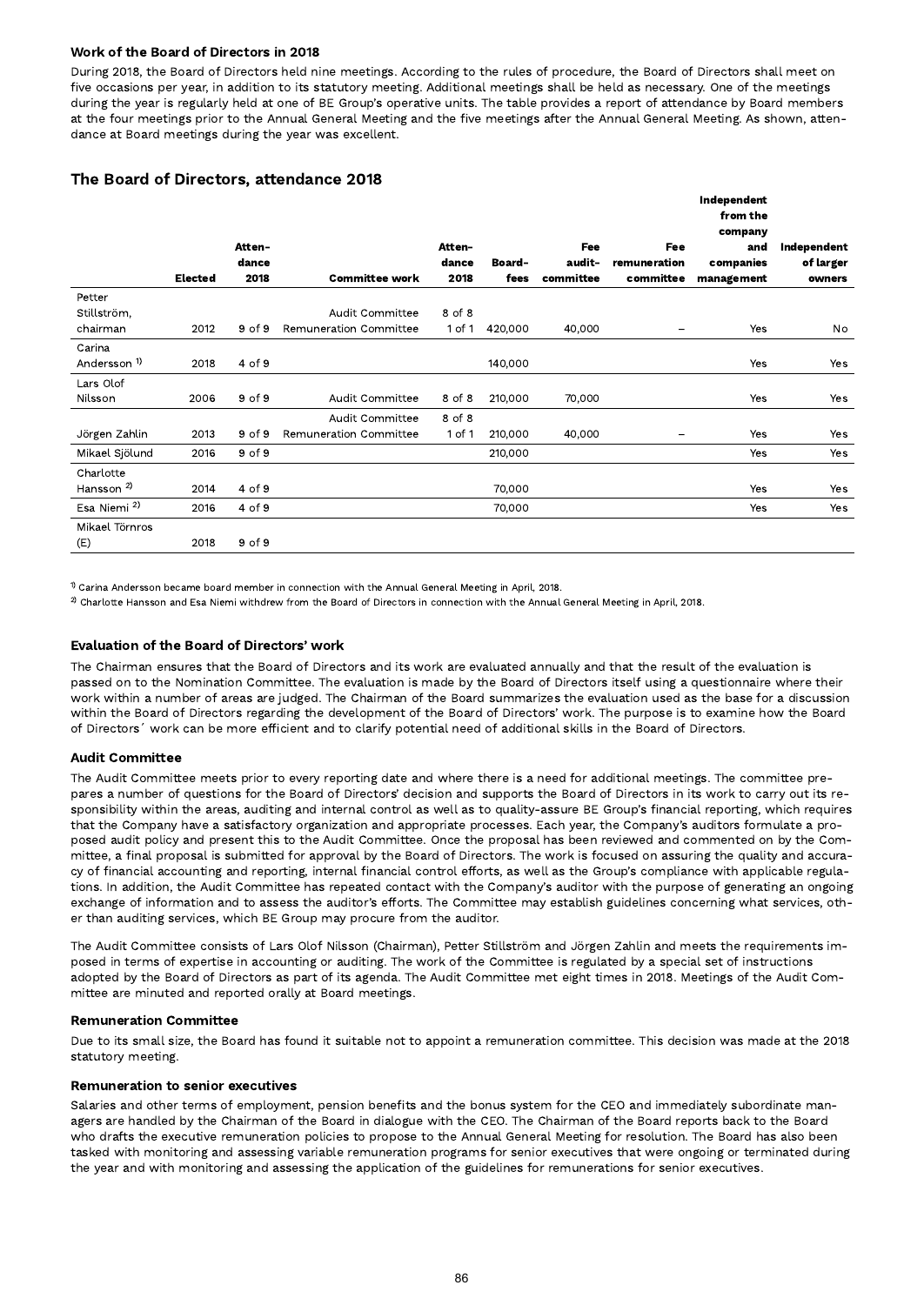# Board remuneration

The fees for the Board members elected by the Annual General Meeting are determined by the Annual General Meeting on the basis of the Nomination Committee's proposal. Employee representatives to the Board of Directors do not receive Board members' fees. In accordance with a resolution by the 2018 Annual General Meeting, a fee of SEK 420,000 was paid to the Chairman of the Board for the period extending from the 2018 Annual General Meeting until the 2019 Annual General Meeting. The other Board members were each paid SEK 210,000 for the same term of office. In addition, the members of the Audit Committee were paid fees totaling SEK 150,000, of which SEK 70,000 was paid to the Chairman of the Committee and SEK 40,000 each to the other two members.

#### Group management

Group management of BE Group have consisted of the President and CEO, the CFO, the Business Area Manager for Finland & Baltics and the Group Sourcing director. The President leads operations within the parameters set by the Board of Directors. BE Group's Group management meets continuously under the leadership of the President in order to follow-up the operations and discuss Group-wide issues and also to formulate proposals for a strategic plan, business plan and investment documentation that the President thereafter presents to the Board of Directors for a decision. A more detailed presentation of Group management is provided in the Annual Report.

#### Auditors

At the 2018 Annual General Meeting, the auditing firm Öhrlings PricewaterhouseCoopers AB was reelected to be the auditor for a period of one year. Eva Carlsvi, Authorized Public Accountant, is the Auditor-in-Charge. The auditor maintains regular contact with the Audit Committee and Group Management. The auditor works according to an audit plan, into which the opinions of the Board of Directors have been incorporated, and has reported its observations to the Board of Directors. Reports have been submitted during the progress of the audit and in connection with the adoption of the 2018 Year-end Report. The auditor also participates in the Annual General Meeting, where she outlines the audit process and her observations in an audit report. Remuneration to auditors is paid based on calculations in accordance with agreements that have been made. Information regarding remuneration in 2018 is provided in Note 4 of the Annual Report.

#### Board of Directors' report regarding internal control

The purpose of internal control of financial reporting is to provide reasonable assurance regarding quality and reliability in the external financial reporting and to ensure that the reports are prepared in accordance with accepted accounting standards, applicable laws and provisions and other requirements for listed companies. To ensure this, the Company had the COSO (Committee of Sponsoring Organizations of the Treadway Commission) framework as a starting point.

#### Internal control function

The Board of Directors and the Audit Committee follow up BE Group's assessment of internal control by means including discussions with BE Group's auditors. Given the above, the Board of Directors has elected not to maintain a special internal audit unit. To test the internal control environment, a self-assessment is conducted, among other efforts, based on a Group-wide control frame work. The Group's CFO reports the results of the test done of the internal control to the Audit Committee of the Board of Directors. BE Group's internal control of financial reporting covers five main areas: establishment of a control environment, risk assessment, control activities, information and communications and follow-up.

#### Control environment

BE Group has a simple legal and operational structure and an established governance and internal control system. This allows the organization to react quickly to external changes. Operational decisions are made at the Group or business area level, while decisions on strategy, business direction, acquisitions and general financial issues are made by the Board of Directors and Group Management of BE Group. Internal control of financial reporting at BE Group is designed to work within this organization. Clear regulations on delegation of authority and responsibilities are followed within BE Group, which follow Group structure.

Since 2012, the Board of Directors has applied a so-called "whistle blower" policy, which means that all employees have the possibility to anonymously report if they discover improprieties or illegal actions that affect vital interests for BE Group or the life and health of individual persons. The policy applies to improprieties committed by people in executive positions or other key personnel within the Company.

#### Risk assessment

The risk assessment is based on a risk review that is updated annually and reported to the Audit Committee. Based on the results of this review, focus is set for the internal control work in the future.

#### Control activities

The risks identified with regard to financial reporting are managed through the Company's control activities, such as authorization controls in IT systems and signature authentication. Detailed economic analysis of business performance including follow-up against business plans and forecasts supplements operations-specific controls and provides an overall assessment of reporting quality.

#### Information and communication

The Group maintains channels of information and communication that serve to safeguard completeness and accuracy in financial reporting. Policies, manuals and job descriptions are available on the Company intranet and/or in printed form.

#### Follow-up

The President is responsible for internal control being organized and followed up in accordance with the guidelines adopted by the Board of Directors. Financial control is exercised by the Corporate Finance Department. Financial reporting is analyzed monthly at a detailed level. The Board of Directors has followed up financial reporting at Board meetings and BE Group's auditor has reported its observations to the Board of Directors. The Board of Directors has received monthly financial reports and the Company's financial situation was discussed at every Board meeting.